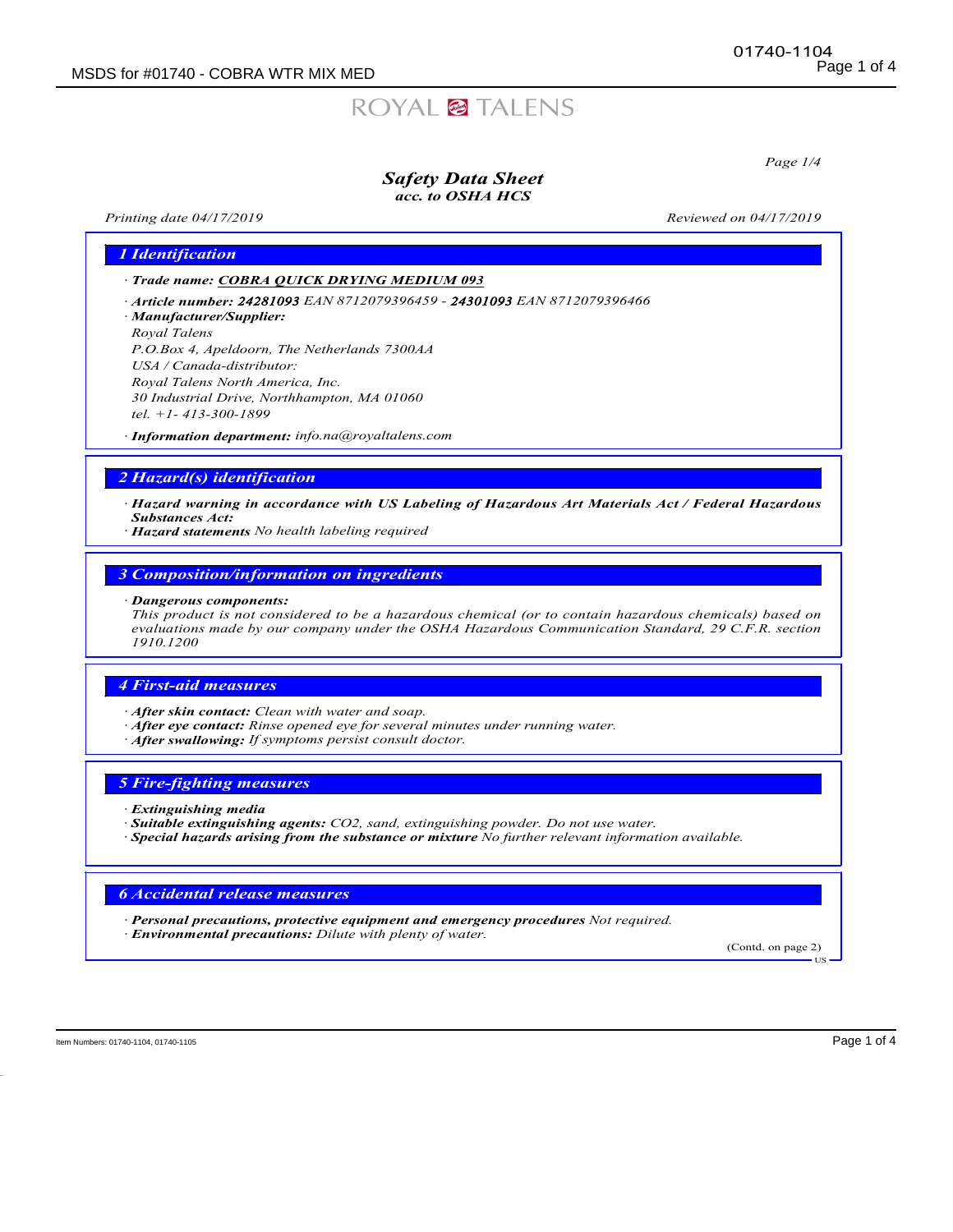#### Safety Data Sheet acc. to OSHA HCS

MSDS for #01740 - COBRA WTR MIX MED acc. to OSHA HCS example 2 of 4

Printing date 04/17/2019 Reviewed on 04/17/2019

· Methods and material for containment and cleaning up:

(Contd. of page 1)

Absorb with liquid-binding material (sand, diatomite, acid binders, universal binders, sawdust).

7 Handling and storage

· Precautions for safe handling: No special measures required.

# 8 Exposure controls/personal protection

· Control parameters

Components with limit values that require monitoring at the workplace: The product does not contain any relevant quantities of materials with critical values that have to be monitored at the workplace.

· General protective and hygienic measures: Wash hands before breaks and at the end of work.

| <b>9 Physical and chemical properties</b>                                                  |                                                                                 |
|--------------------------------------------------------------------------------------------|---------------------------------------------------------------------------------|
| <i>Appearance:</i><br>Form:<br>Color:<br>Odor:                                             | Fluid<br>Light yellow<br>Characteristic                                         |
| $\cdot$ pH-value:                                                                          | Not applicable.                                                                 |
| Change in condition<br>Melting point/Melting range:<br><b>Boiling point/Boiling range:</b> | Not determined.<br>190 °C (374 °F)                                              |
| · Flash point:                                                                             | >94 °C (>201.2 °F)                                                              |
| · Flammability (solid, gaseous):                                                           | Not applicable.                                                                 |
| · Decomposition temperature:                                                               | Not determined.                                                                 |
| $\cdot$ Density at 20 °C (68 °F):<br>· Vapor density<br><b>Evaporation rate</b>            | $0.98$ g/cm <sup>3</sup> (8.1781 lbs/gal)<br>Not applicable.<br>Not applicable. |
| · Solubility in / Miscibility with<br>Water:                                               | Fully miscible.                                                                 |
| · Partition coefficient (n-octanol/water): Not determined.                                 |                                                                                 |
| · Viscosity:<br>Dynamic:<br>Kinematic:                                                     | Not applicable.<br>Not applicable.                                              |

# 10 Stability and reactivity

· Possibility of hazardous reactions No dangerous reactions known.

· Conditions to avoid No further relevant information available.

· Incompatible materials: Strong oxidising agents.

· Hazardous decomposition products: No decomposition if used according to specifications.

(Contd. on page 3)

**T<sub>IS</sub>**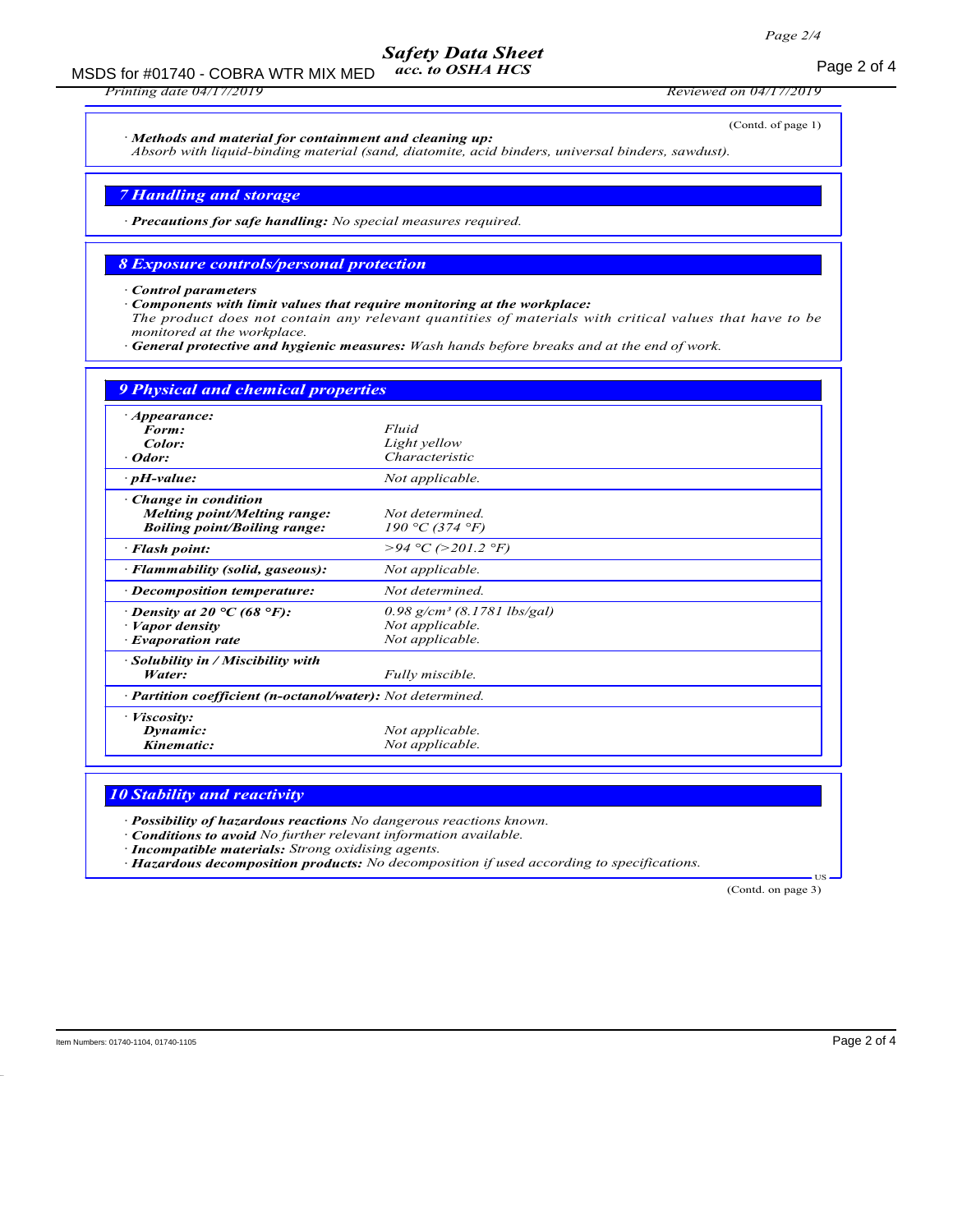### Safety Data Sheet acc. to OSHA HCS

MSDS for #01740 - COBRA WTR MIX MED  $acc.$  to OSHA HCS  $P$  and  $P$  and  $P$  and  $P$  and  $P$  and  $P$  and  $P$  and  $P$  and  $P$  and  $P$  and  $P$  and  $P$  and  $P$  and  $P$  and  $P$  and  $P$  and  $P$  and  $P$  and  $P$  and  $P$  and  $P$  and

Printing date 04/17/2019 Reviewed on 04/17/2019

(Contd. of page 2)

11 Toxicological information

#### · Carcinogenic categories:

· NTP (National Toxicology Program)

None of the ingredients is listed.

OSHA-Ca (Occupational Safety & Health Administration)

None of the ingredients is listed.

## 12 Ecological information

· Toxicity

· Aquatic toxicity: No further relevant information available.

Persistence and degradability No further relevant information available.

General notes:

Do not allow undiluted product or large quantities of it to reach ground water, water course or sewage system.

# 13 Disposal considerations

· Recommended cleansing agent: Water, if necessary with cleansing agents.

| $\cdot$ DOT                                  | Not applicable.<br>Void |  |
|----------------------------------------------|-------------------------|--|
| · Transport hazard class(es) Not applicable  |                         |  |
| - DOT, ADR, ADN, IMDG, IATA<br>· Class       | Void                    |  |
| · Packing group<br>DOT, ADR, IMDG, IATA Void | None                    |  |
| · UN "Model Regulation": Void                |                         |  |

#### 15 Regulatory information

· Safety, health and environmental regulations/legislation specific for the substance or mixture

· TSCA (Toxic Substances Control Act):

*All of* the ingredients *are* listed.

· Hazardous Air Pollutants

None of the ingredients is listed.

#### 16 Other information

- This product is qualified to bear the AP(approved product) Seal of the Art & Creative Materials Institute, Inc. This means that it is certified in a program of toxicological evaluation by medical expert to contain no materials in sufficient quantities to be toxic or injurious to humans or to cause acute or chronic health problems. Certified by ACMI to be labeled in accordance with the chronic hazard labeling standard, ASTM D 4236 and Federal law, P.L. 100-695.

- This information is based on our present knowledge. However, this shall not constitute a guarantee for any specific product features and shall not establish a legally valid contractual relationship.

· Date of preparation / last revision 04/17/2019 / -

(Contd. on page 4)

**HS**